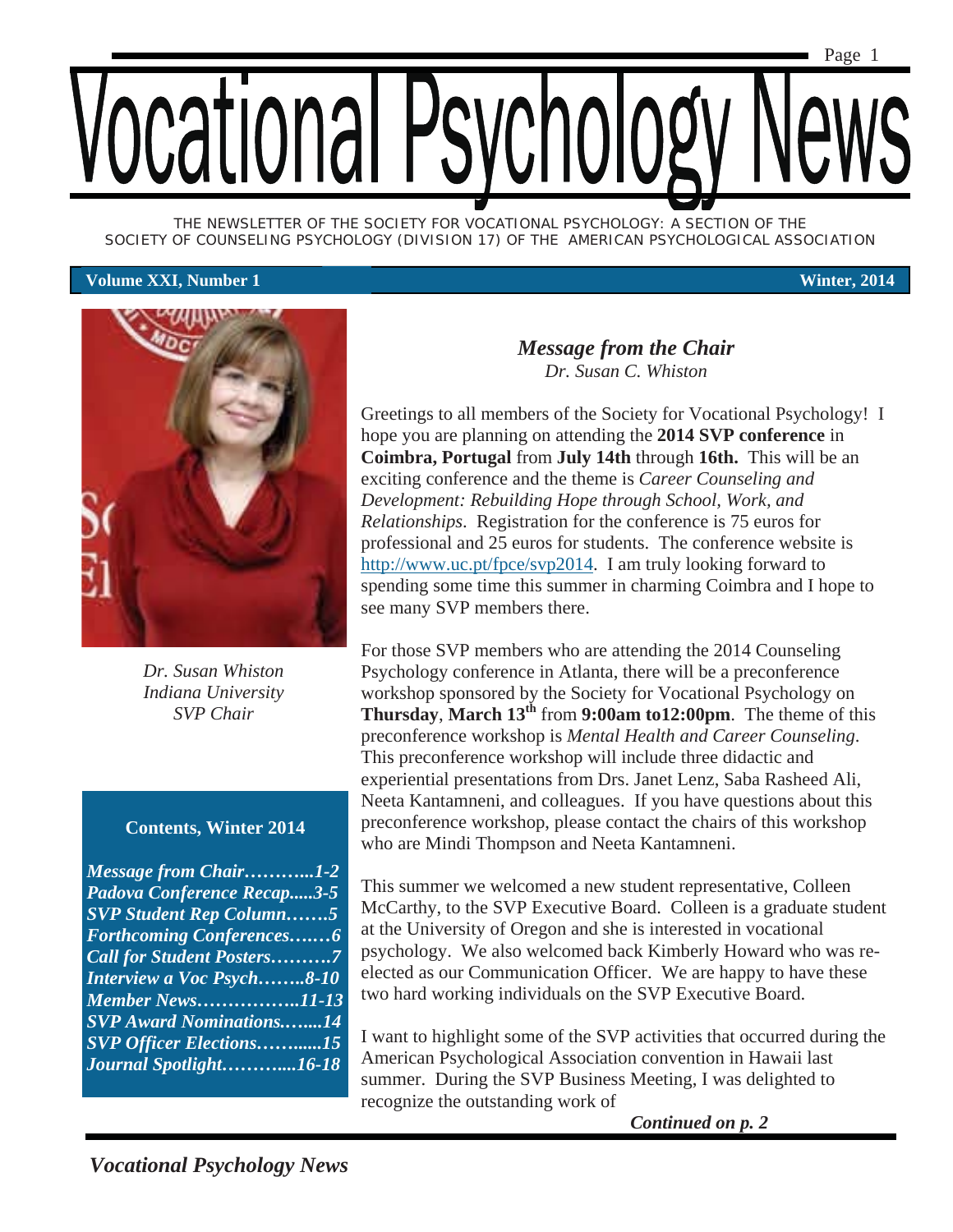#### *Continued from p. 1*

**David Blustein** and award him the *Distinguished Achievement Award.* In addition, we honored **Ryan Duffy** who is the recipient of the *SVP Early* 

*Career Award*.This year we had two recipients of the *2013 Graduate Student Award*, which were won by **Aaron Miller** from Southern Illinois University and **Terrance Walker** from Arizona State University. This spring, please consider nominating your peers or students for the SVP awards for 2014.

Also at the APA convention, the SVP Conversation Hour featured the dynamic **Ruth Fassinger** whose talk mainly focused on women in higher education. Our section-sponsored APA 2013 symposium entitled *Grand Challenges in Vocational Psychology—Examining Practice, Research, and Training* was well attended and showcased three outstanding papers. The first paper was presented by Jeffrey Prince and Abby Bjornsen and it addressed grand challenges in vocational psychology related to practice. Continuing with the theme of grand challenges in vocational psychology, Neeta Kantamneni and Susan Whiston spoke about challenges related to research. The third paper addressed challenges in the realm of training in vocational psychology and the presenters were Cindy Juntunen and Erin Martin. The discussant, who did an excellent of capturing the major issues, was Saba Ali. Planning is underway for the section-sponsored symposium for the 2014 APA convention in Washington, DC, which is titled *National Trends and Local Programs in Vocational Psychology: Unemployment, STEM, and Mental Health.* In addition, the SVP Conversation Hour during the 2014 APA convention will feature Mary Sue Richardson.

Just prior to the APA convention, SVP will hold elections for the positions of chair-elect and treasurer. Please consider running for these positions to ensure the future of SVP. If you have any questions about the positions, please contact me at swhiston@indiana.edu. I hope you have a wonderful 2014 and I look forward to seeing you at an SVP event!

*Sue* 



*Vocational Psychology News*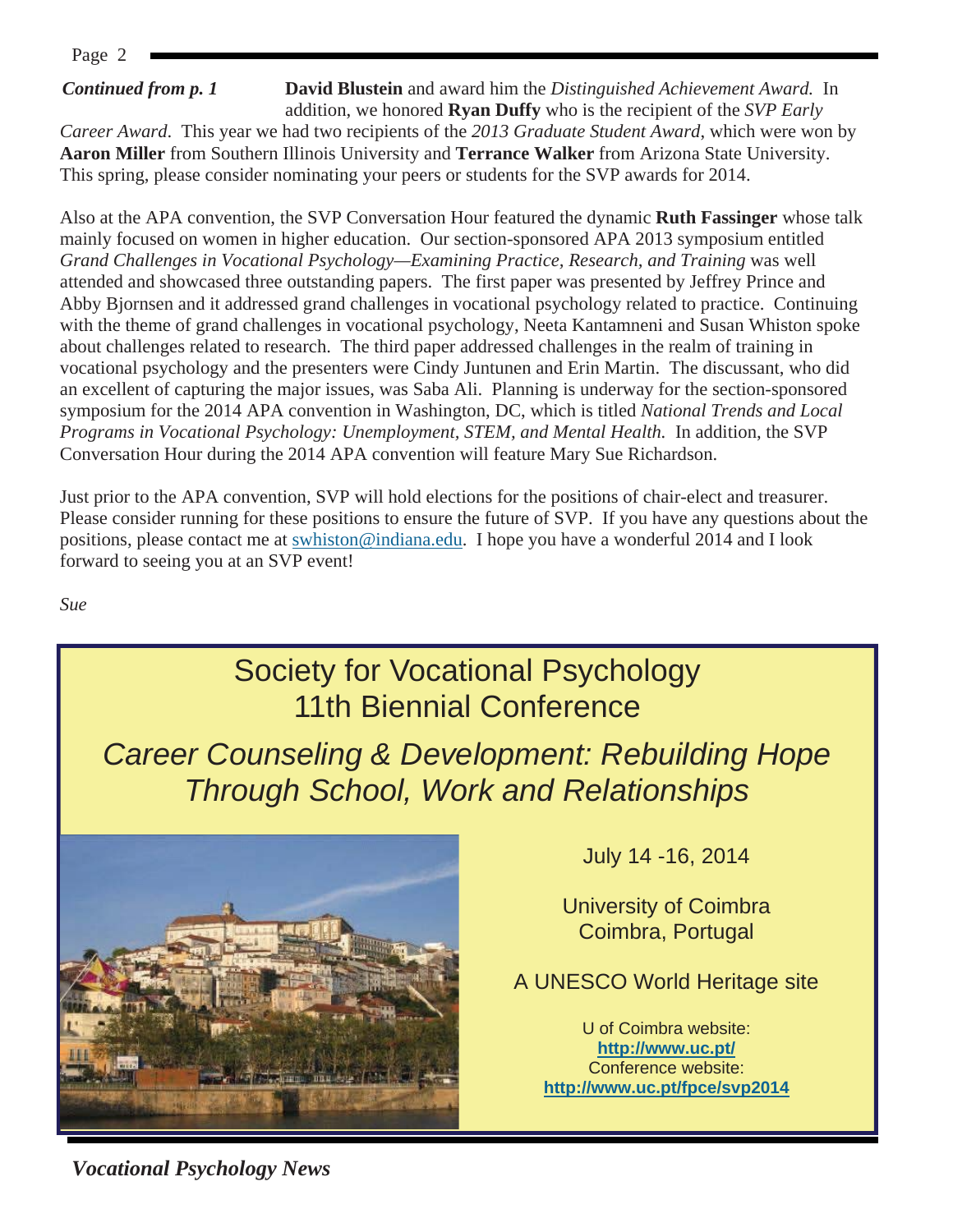

The International Conference 'Life Design and Career Counseling: Building Hope and Resilience' was held at the University of Padua from June 20 to 22. The conference, organized by *Larios Laboratory*, saw the participation of more than 600 delegates, of which more than 60% came from outside of Italy.

The Society of Vocational Psychology, a long time supporter and collaborate of the Padua research team, provided their patronage to this event. The strong participation of the SVP members contributed greatly to the success of the conference.

Representatives of 34 countries from all continents had the opportunity to discuss theoretical and applied aspects of the difficult economic times through which we are going. The international and multidisciplinary event was evident in the plenary sessions that were attended by psychologists, philosophers, and economists, and debated issues such as hope, self-determination, and work career adaptability.

The first plenary session included three speakers: **Shane J. Lopez,** Clifton Strengths Institute, USA presented a lecture titled 'Hope for tomorrow: Pays off today;' **Jean Guichard,** Cnam – INETOP, France, discussed 'Forms of reflexivity and transformations of systems of subjective identity forms during life designing dialogues;' and **Salvatore Soresi,** University of Padova, Italy, invited participants to reflect on the importance of 'Helping people build their future.'

The second day of the conference was devoted to the presentation of different perspectives on the future. **Annelies van Vianen,** University of Amsterdam, The Netherlands presented on 'Creating and conserving resources for career self-regulation;' **Stefano Zamagni,** University of Bologna, Italy, won the audience over with 'What makes the young unemployable and why businesses continue to believe in Taylorism;' **Michael L. Wehmeyer,** Kansas University, USA presented **'**Beyond pathology: Positive psychology and disability;' and **Luciano L'Abate,** Georgia State University, USA, underscored 'The future is now: Online interventions are here to stay and to grow'.

During this morning **Bernardo J. Carducci**, President of the *Italian American Psychology Assembly,* **Bradley T. Erford**, President of the *American Counseling Association,* **Mercedes A. McCormick,** President of *International Psychology Division, American Psychological Association,* **Christiane Schiersmann**, Coordi-

nator of the *Network for Innovation in Career Guidance & Counselling in Europe,* **Susan Whiston**, Chair of the *Society of Vocational Psychology*  brought greetings to all the attendees. Prof. Susan Whiston highlighted the importance for vocational



*Continued on p. 4*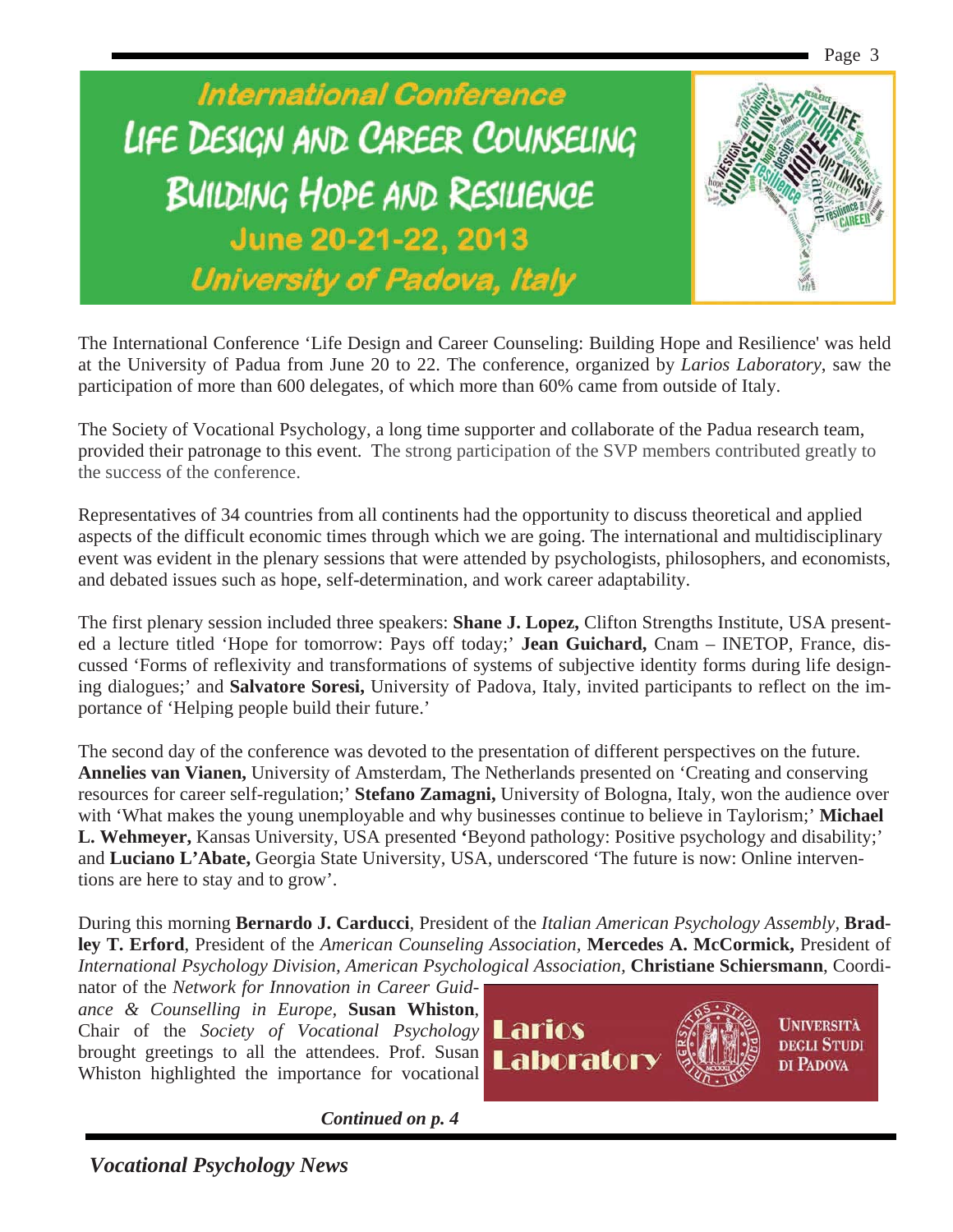#### *Continued from p. 3*

psychology to support international collaboration and wished all the SVP members and conference participants good work.

The plenary session of the last day was dedicated to career adaptability and Life Designing. Maria E. Duarte, University of Lisbon, Portugal coordinated the international Symposium in which *Mary McMahon*, University of Queensland, Australia, **Guðbjörg Vilhjálmsdóttir**, University of Iceland, Iceland, **Marcelo A. Ribeiro**, University of S. Paulo, Brasil, **Frederick T.L. Leong & Catherine Ott-Holland**, Michigan State University, USA and **Laura Nota**, University of Padova, Italy, discussed the issue of 'Adaptability and personal promotion.' Finally, **Mark L. Savickas**, Northeast Ohio Medical University, USA led



*Dr. Susan Whiston* 

the participants to reflect on 'Life Designing: Balancing work and love.'

Across the plenary, parallel, and poster sessions more than 300 scholars contributed to the conference. There was great interest in the topics addressed and a lively desire to participate by all delegates. During the debates it was agreed that in times of high uncertainty, such as those we are experiencing, even the theoretical models and the professional practices of those involved in choice and life designing must radically change and deal with the promotion of well-being and quality of life for those exposed to the deleterious effects that the crisis is causing in different parts of the world.

At the end of the conference **Jean-Pierre Dauwalder**, Lausanne University, president of the ESVDC (European Society for Vocational Designing and Career Counseling) awarded two young researchers who have distinguished themselves with their research projects, Dr. Aysenur Buyukgoze-Kavas, Ondokuz Mayıs University, Turkey, and Maria Chiara Pizzorno, University of Valle d'Aosta, were honored.

Also on behalf of ESVDC Prof. Jean-Pierre Dauwalder awarded **Salvatore Soresi** for his scientific and human contribution in this area of investigation and activity. Ten reasons for this award were listed by Prof. Dauwalder. In particular he recalled that Salvatore Soresi during the 1970s took an active part in the strug-



*Continued on p. 5 Prof. Jean-Pierre Dauwalder awards Prof. Salvatore Soresi* 

gles of scholars and researchers supporting inclusion of children with disabilities in regular schools and inclusion of adults with disability in competitive work settings, by carrying out demonstrations and hunger strikes, and actively promoting the deinstitutionalization of persons with disabilities in Italy. He also said that Salvatore Soresi at the beginning of the 1990s created the *LaRIOS* (Laboratory for Research and Intervention in Vocational Designing and Career Counseling) and the *Center for Research and Services on Disability, Rehabilitation and Inclusion* at the University of Padova, which aim at stimulating and developing research on these difficult but important topics. Salvatore Soresi participated in the birth of Inter-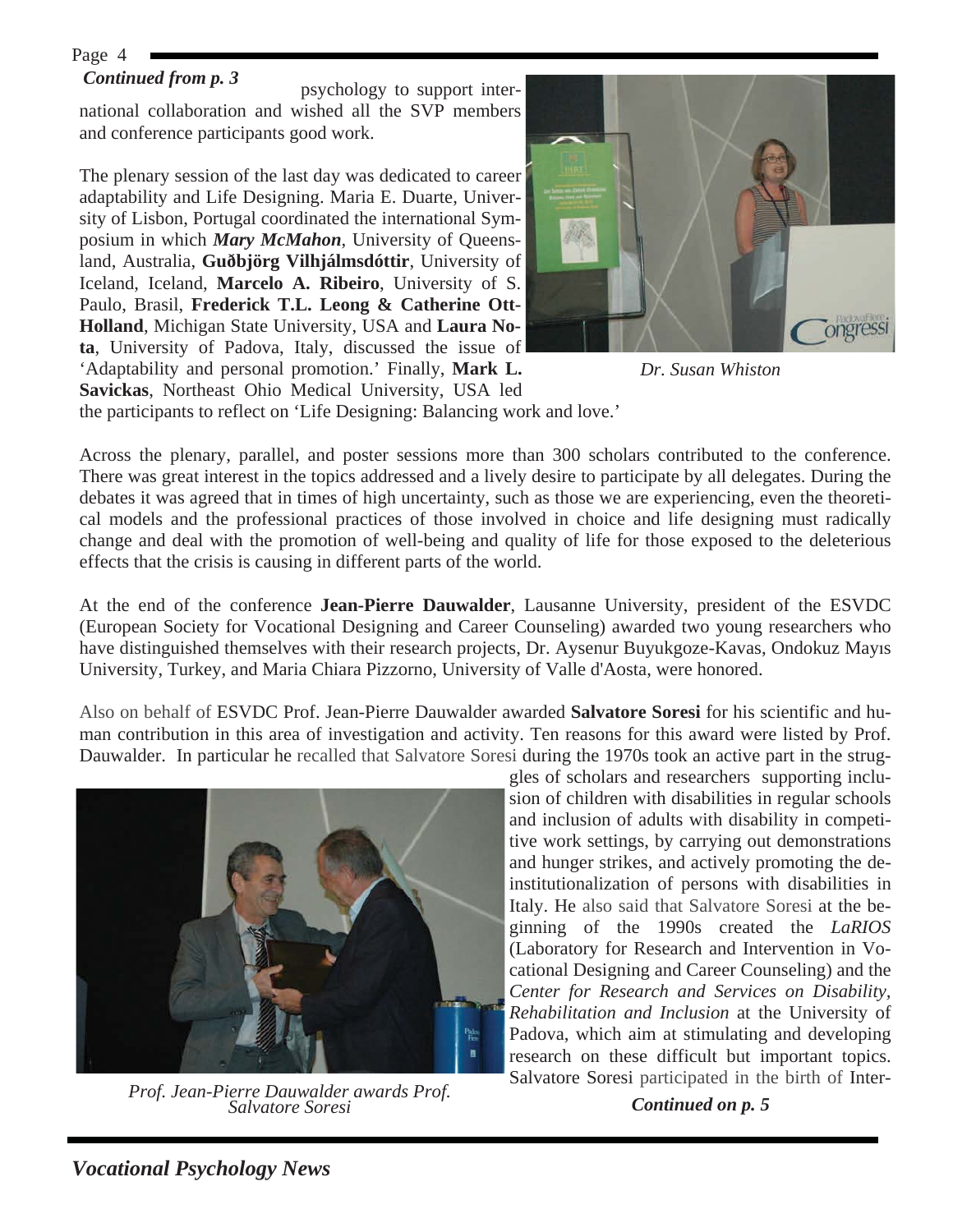national *Life Design Research Group*, and of the *International Collaborative Group on Adaptability Research*, and received the 'Award for Distinguished Contributions' from the Society of Counseling Psychology (Division 17 APA). He recently founded the *International Hope Research Team* (IHRT) that involves Italian and foreign scholars interested in studying hope. *Continued from p. 4* 

More than one hundred of e-mails of thanks were received from conference participants from across the world. The conference organizers would like to thank all the participants for their wonderful contributions to the success of the conference!

Please keep in mind that on the Larios Website (http://larios.psy.unipd.it/ze-index.php) you can see photos and videos of the conference and that the *International Hope Research Team* has triggered international cross cultural research with several countries. We encourage anyone interested in this work to contact us!

# *Message from SVP Student Representatives*

*Brian Stevenson and Colleen McCarthy* 

Greetings and Happy New Year to the members of the Society for Vocational Psychology! Your student representatives have continued to work hard to increase graduate student membership in SVP. We have had many new graduate students join and hope to continue to promote and increase graduate student involvement.

There are numerous benefits for graduate students within SVP, including graduate student awards when funding is available, sponsorship for poster sessions for the annual APA convention, and the opportunity to serve as a student representative on the SVP board. Finally, joining is easy! To join SVP as a Student Affiliate, one must first be a member of APAGS (www.apa.org/apags) or Division 17 SAG (www.div17.org/students/student-affiliates-of-17). Upon completion of either associations, next go to the membership section of the SVP website to become a member (http:// www.div17.org/vocpsych/pages/membership.htm).

There are also several opportunities coming up for students! SVP will be seeking a new graduate student representative to serve as the Student Representative to the SVP board. This is an excellent opportunity to gain experience and connect with professionals in the field. Also, SVP will be accepting poster submissions for the upcoming APA convention. Please read below to find out more about these opportunities!

*Brian & Colleen* 



*Brian Stevenson, M.A. University of California—Santa Barbara*



*Colleen McCarthy, M.A., University of Oregon*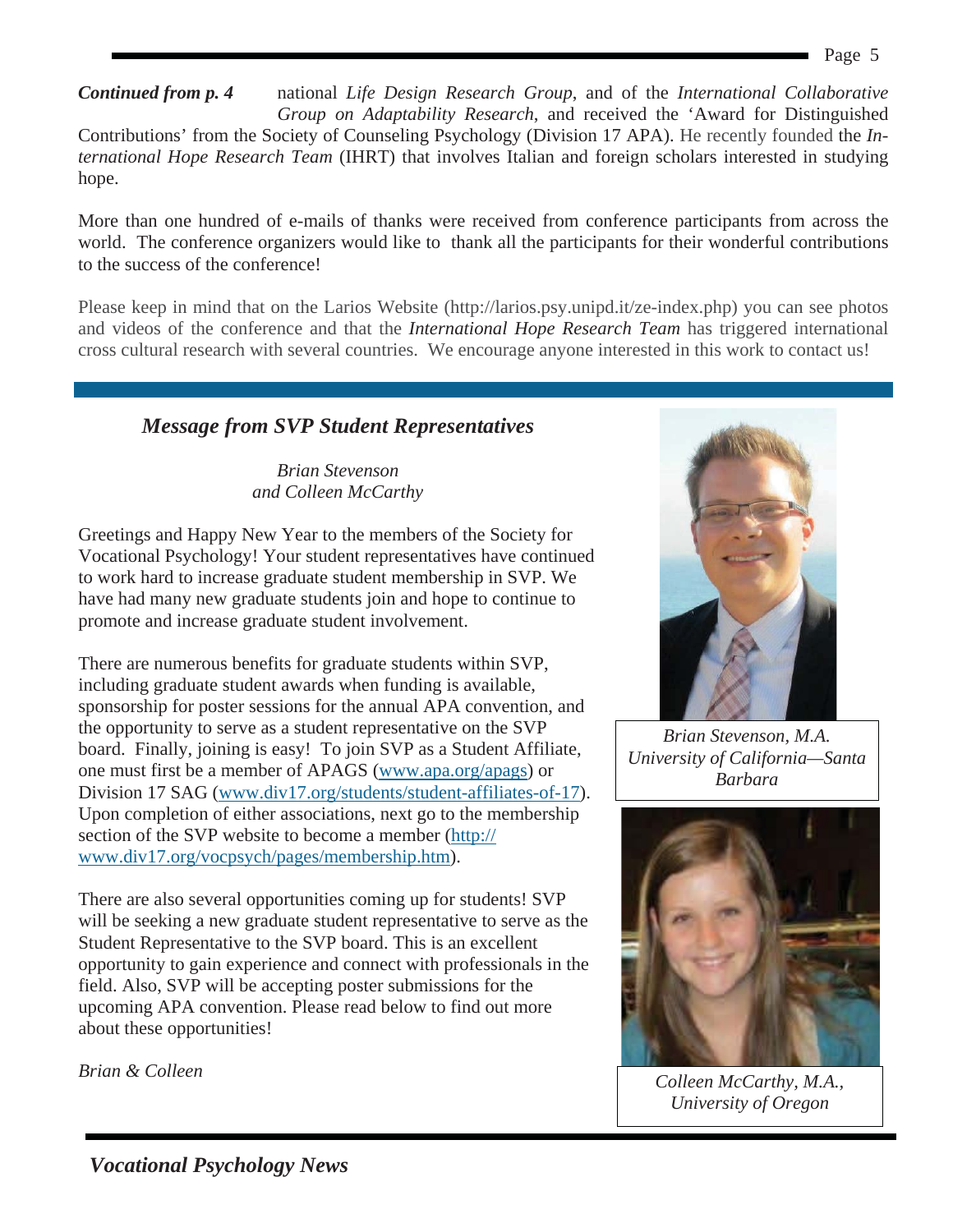

Career Development Association of Australia 2014 Annual National Conference, Adelaide Leading Career Development: Stories of Change May 14–16, 2014 Conference website: http://www.clems.com.au/CDAA14



Conference website: **www.ncdaconference.org**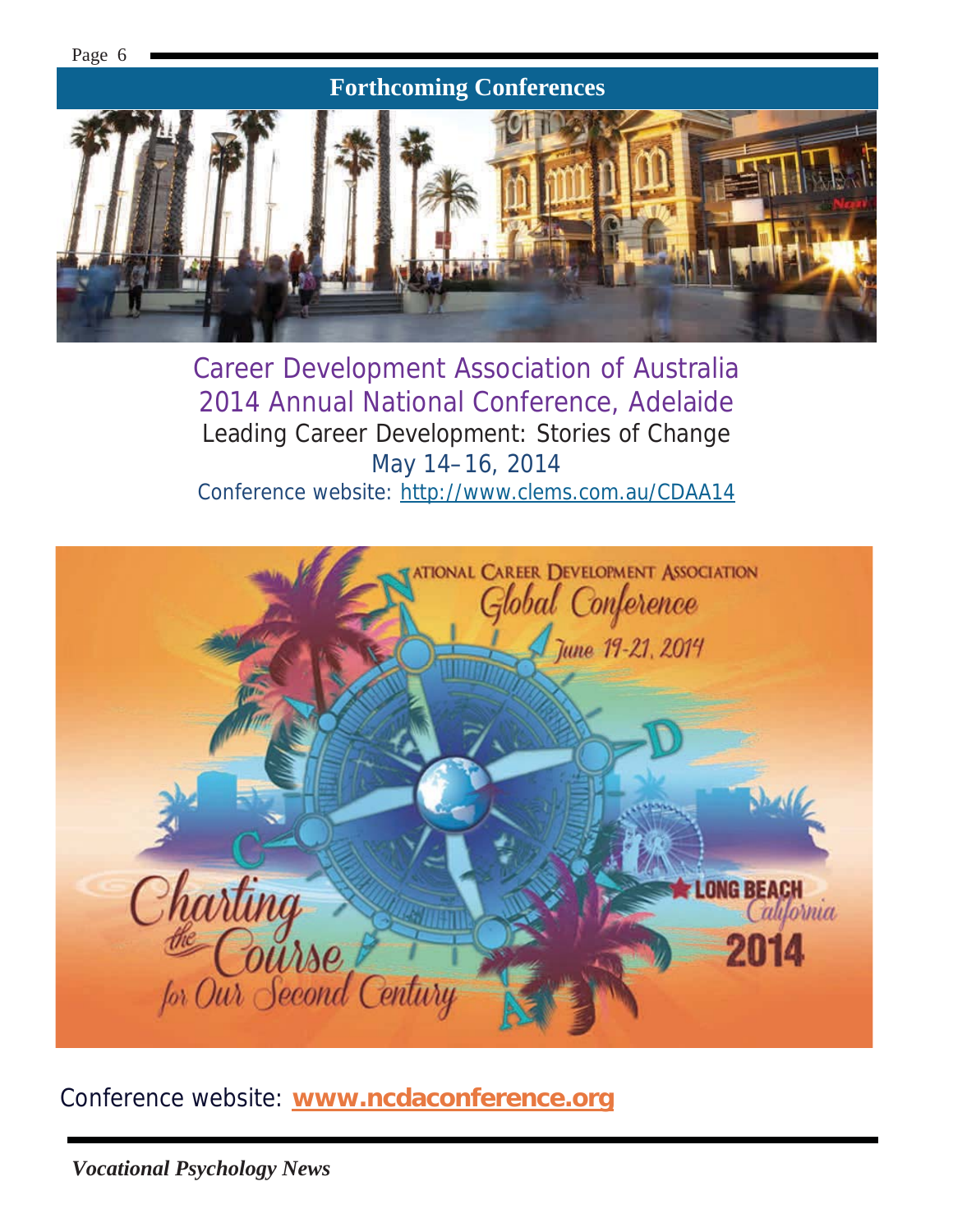# **Call For Proposals**

**Society of Counseling Psychology (APA Division 17) Student Poster Session American Psychological Association Convention Washington, D.C. August 7—10, 2014** 

Proposals are now being accepted for a Student Poster Session co-sponsored by the Council of Counseling Psychology Training Programs (CCPTP), Division 17 Sections, and the Division 17 Student Affiliates of Seventeen (SAS). Poster proposals may be empirical studies or theoretical considerations relevant to the specific Division 17 Section to which they are submitted. The first author on the proposal must be a student (or have completed the project while a student or intern) and must either be an affiliate of Division 17 or sponsored by a Division 17 member.

Poster proposals should include a **cover sheet and a 500- to 1000-word summary** of the study in APA style. The abstract should include some description of the nature of the presentation (empirical, theoretical, technique) and primary findings. Summaries of empirical studies should include a brief literature review, statement of the problem (hypotheses or research questions), participants, procedures, results, and conclusions. Summaries of other presentations should include enough detail for reviewers to judge the overall format and contribution of the scholarship. The proposals will be subjected to masked review. Please **do not include identifying information** in the proposal (only on the cover sheet; see below).

To submit your proposal for the Student Poster Session:

- i Attach your proposal and completed cover sheet and email to **BOTH** studentposterdiv17@gmail.com AND the contact person of the section you wish to submit to (see contact list below).
- $\bullet$  Identify in the subject line of the email: student poster proposal "Name of Section" (e.g., student poster proposal – Society for Vocational Psychology). If you do not send your proposal to a specific section, your proposal will not be reviewed for this poster session.
- i Please send your proposal to only one section. For a description of each of the sections please go to the section website (http://www.div17.org/sections/)
- i By submitting a poster to this poster session, you are acknowledging that you or a co-author will be able to stand with your poster for the entire poster session at the APA convention. Therefore, you may be a co-author on multiple submissions to this poster session, but you must guarantee that another of a poster's authors will be able to stand with that poster during the session if you need to stand with a different poster. Inability to do so will impact you and your co-authors' ability to successfully submit posters to this poster session during future con-

ventions.

# **Notifications of proposal status and presentation instructions**

**will be sent via email after May 9, 2014.** 

*Given that this poster session is internally sponsored by Division 17, and not part of the official APA convention program, presenters will not be eligible for APA travel awards or waived registration fees for the APA Convention.* 

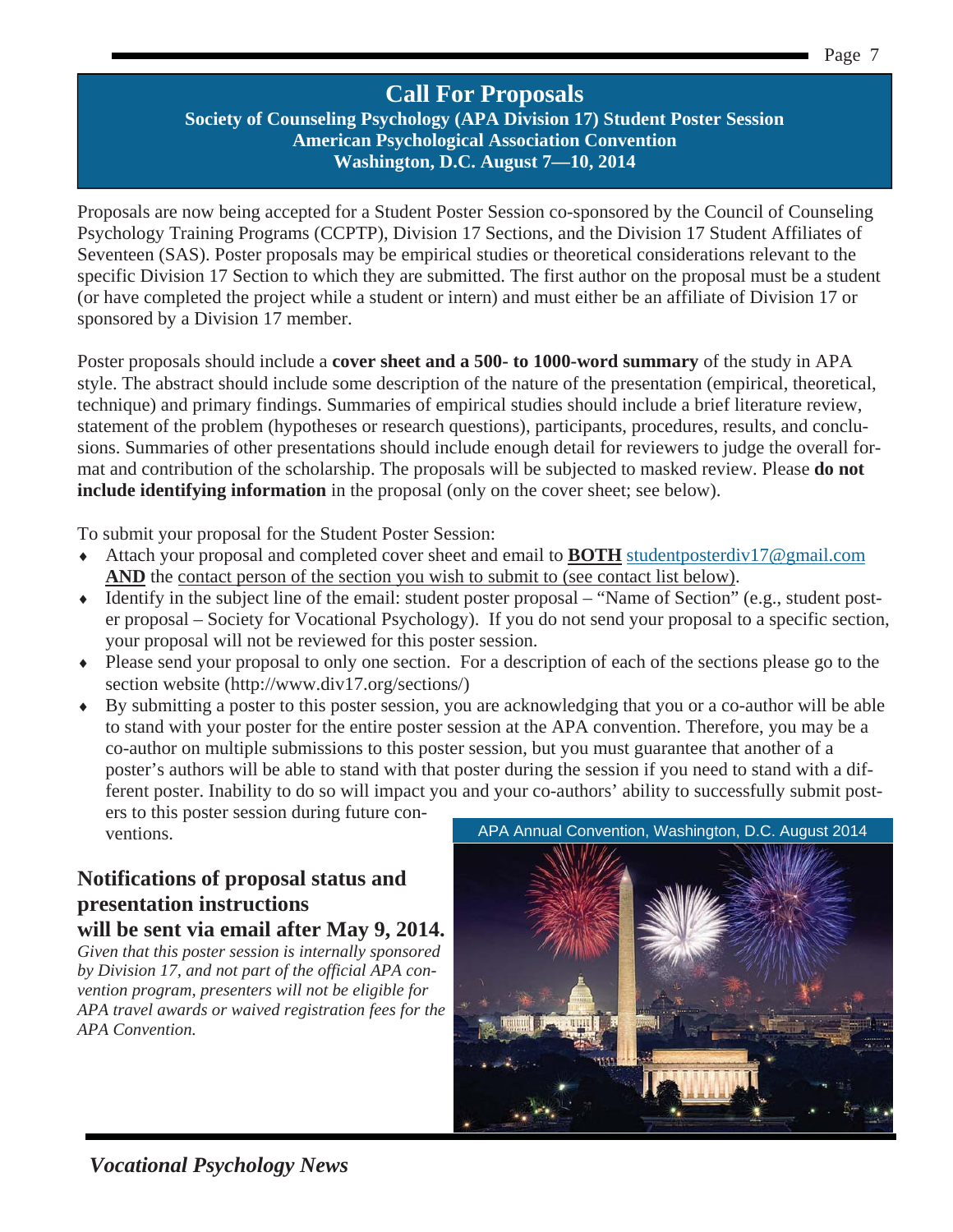

### *Interview with a Vocational Psychologist: Ruth Fassinger*

*Emerita Faculty, University of Maryland, College Park Visiting Scholar, American Psychological Association* 

*How did you become interested in vocational psychology, and in particular, gender, work and sexuality?* 

I have always said jokingly that I thank my high school guidance counselor for turning me into a feminist and for my enduring interest in vocational psychology -- because he was a perfect example of the worst career "guidance" that a young girl growing up in the 50s and 60s could have received. Each year of high school, I would go to this guy and tell him that I wanted to be scientist of some kind or another (usually based on a crush I had on a current teacher) and he always had a reason why girls couldn't do that (e.g., geologists got too dirty, women astronomers only cleaned the lenses of the telescopes). Of course I believed him -- he was the expert on what I should do. And my choices in 1969 were teacher, nurse, airline stewardess, or housewife. I chose teacher because I couldn't stand the sight of blood and I was scared of heights -- and I did like kids.

So I became a teacher and I really loved it -- and I still do. I've taught at every age/stage of the human developmental continuum: second graders to seasoned professional psychologists getting advanced training. And the learning that I do in teaching others never fails to surprise and gratify me. But toward the end of my decade of public school teaching, I became impatient with changing the world one child at a time and wanted something faster. Psychology seemed to be a profession where one could really help (i.e., change) people, and I was lucky enough to have a counseling psychologist in my acquaintance who steered me away from clinical psychology to working with "normal" people.

I ended up at THE Ohio State University and never looked back. I had extraordinary mentors there, and although I had thought to become a practitioner, I ended up being seduced by scholarly pursuits through the work of those mentors. Nancy Betz, Gail Hackett, Bruce Walsh, and Sam Osipow uncovered my passion for career-related issues, and a whole world of exciting scholarship on topics close to my heart was opened up to me. Through these mentors, I met Ellen Betz, Louise Fitzgerald, Jack Crites, Mark Savickas, and other vocational psychologists, as well as Lucia Gilbert and Sandy Shullman, who fed my feminist spirit. I went to my first APA convention at the end of my first year of graduate school (mostly worried about my wardrobe and what I'd say if I met anyone famous) and after five hilarious minutes with the incomparable Naomi Meara, I knew I had found my home in psychology. Through section activities in SVP, I met many of the vocational colleagues I would work closely with over the years, most notably Nadya Fouad and David Blustein, with whom many ideas were incubated and hatched!

I should note that my graduate school years were not all bliss. I was a classic math phobe, and Nancy Betz generously taught me the entire first year of statistics in three afternoons when I was in serious danger of flunking out (yes, I was really flunking and yes, she's that good!). Just as I was -- with tremendous relief --

*Continued on p. 9*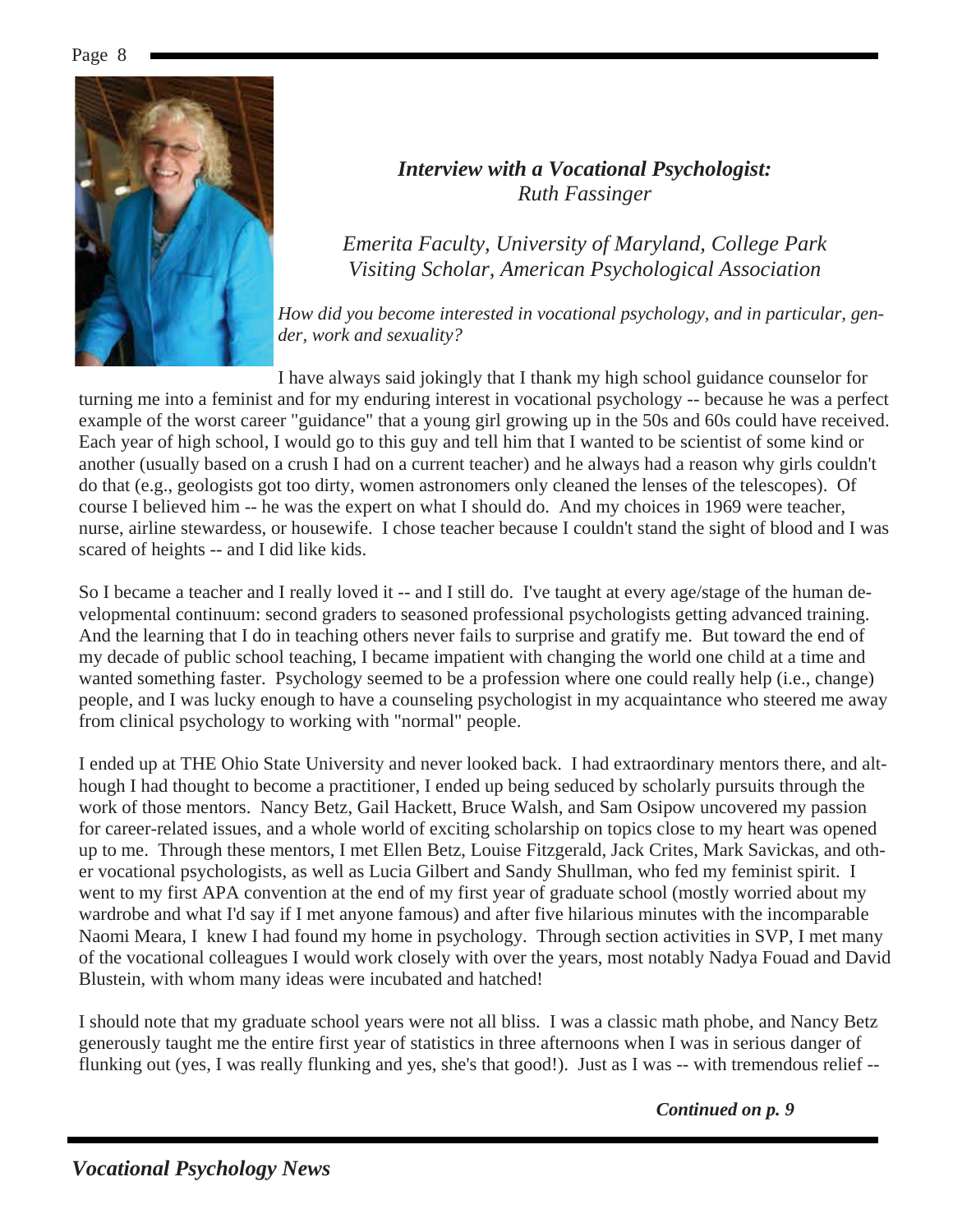#### *Continued from p. 8*

finishing the last day of my third and last required stat course, Bud MacCallum (another wonderful Ohio State mentor) introduced Structural Equation Modeling as a new and promising approach, and I sat bolt upright in excitement. I asked if I could take the SEM course and he told me it was for quant majors and I'd have to take a couple of other prerequisites first. Thus began my second full year of stats courses, culminating in SEM, which I used for my thesis and dissertation and which I was invited by Bruce Wampold to write about in a special JCP issue on methodology. I was off and running as a feminist vocational researcher, with obvious interests in women's career development and a fairly comprehensive foundation in psychometrics and stats.

In addition to coming out as a scholar in those heady days, I also came out as a lesbian, and my interests in sexual identity development naturally melded with my interests in vocational identity development. I began writing about that intersection, and because contemporary feminists also concern themselves with other forms of marginalization, I was brought into contact with literatures -- and scholars too numerous to name -- on race, ethnicity, social class, and disability. I began learning and writing about those intersections as well, and by the time I became a Fellow in Division 17/SCP and had to give a talk about my contributions, I was seeing my work as bridge-building -- between populations, between populations and methodologies, between theoretical and paradigmatic positions, and between science and practice. I used to worry about being too unfocused and broad in my interests and thus never being able to make a worthwhile contribution to our field. But David Hothersall (another influential Ohio State mentor) once told me that psychology badly needs generalists as well as specialists, and I am glad now that I held onto my "broadness."

I have been blessed in my career with fantastic colleagues, both in my home institution and all over the world (I count my SVP colleagues from Australia, Canada, Portugal, Italy, Israel, and Korea in this treasured company), and I have learned much from them. No one can do good work without trusted colleagues who will challenge, question, soothe, nurture, support, and encourage one's best work, and I feel really lucky to have had that kind of peer mentoring. I feel strongly about giving what I've received, and I've tried to do that kind of mentoring throughout my career.

#### *Could you provide a brief summary regarding your work on sexual orientation and the work place?*

I think mainly what I've done is try to bring together sexual identity development and vocational identity development in a way that raises interesting questions and inspires another generation of researchers. Most of my work in sexual identity development is so dated now that I advise people away from it when they call and ask if they can use my instruments in their research. But it was catalytic for my thinking and for that of others, and I think that it led us toward a better awareness of both the structural and internal barriers to career development that gender-transgressive sexual minorities face so that we can do more focused research and target our interventions more effectively. Most of my writing in the sexuality arena is focused in some way or another on the complexities of intersectionality and how those play out in various life roles -- including workplace roles

*Continued on p. 10* 

# **SVP LISTSERV**

Stay up-to-date on the latest SVP news and developments—join the SVP Listserve!

Simply send an email to the listserv administrator, Bill Stilwell, at westil3@email.uky.edu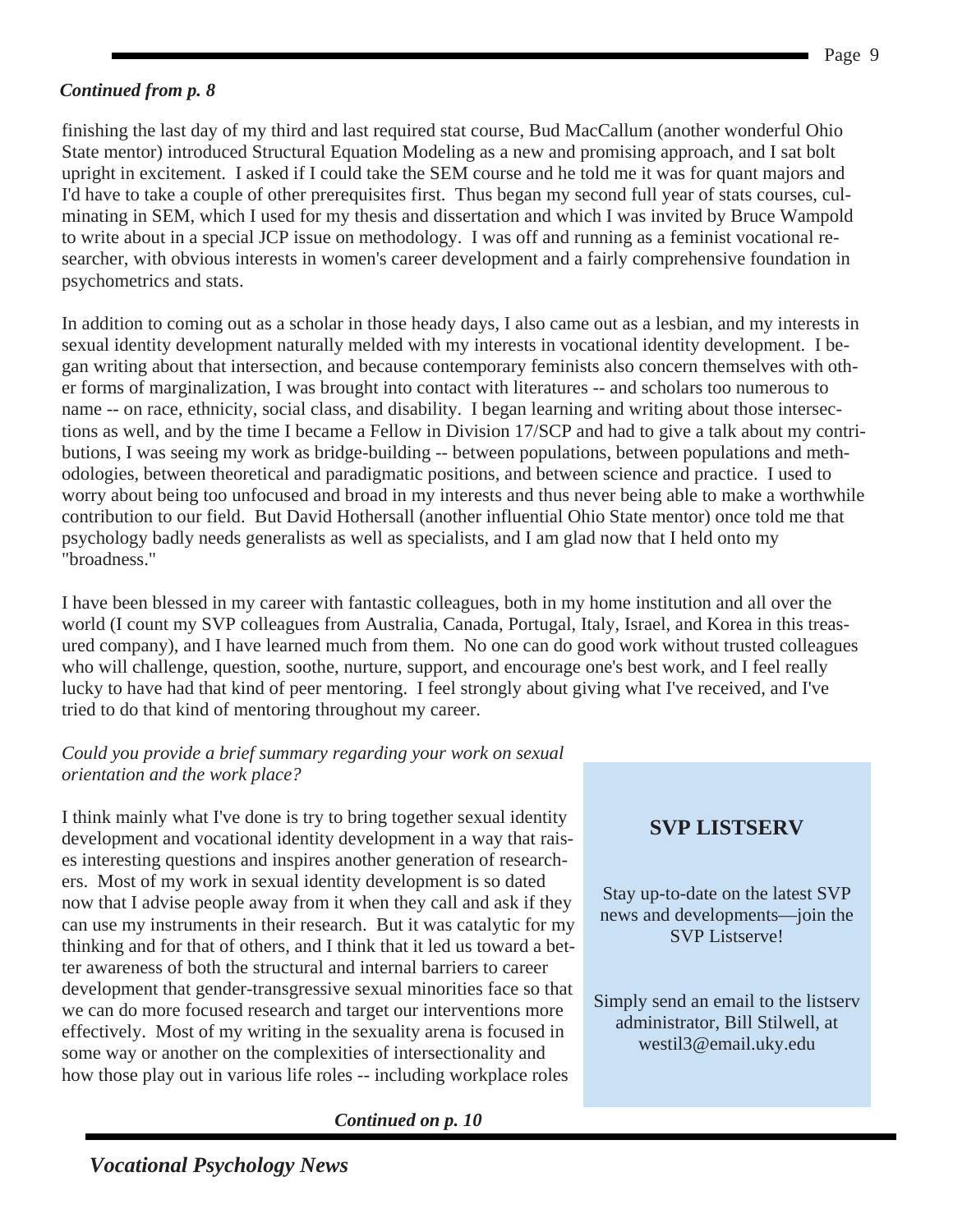#### *Continued from p. 9*

-- and I see newer scholars really embracing this reality and trying to work with it in their research. It is fun to watch!

#### *What projects are you working on now, and what plans do you have for projects in the future?*

Perhaps motivated by my recent professional adventures in academic administration, I am most interested right now in leadership and what it looks like for those with marginalized identities. I'm very involved in the Leadership Institute for Women in Psychology, in which we focus on leadership training for mid-career women, and I helped out a bit with the SCP leadership training for ECPs last summer. I developed a selfefficacy instrument we are using in LIWP that I'd like to do some psychometric work on, and I developed a model on LGBT leadership that I'd love to start testing -- both of these projects were done in collaboration with Sandy Shullman and we've talked often about follow-up. It's time!

A last plea to SVP: At the SVP Conversation Hour in Hawaii, I told Sue Whiston, Donna Schultheiss, and Gali Cinamon that I think SVP is perfectly poised to be leading the current leadership charge in psychology. Vocational psychologists have the methodological skills, the psychometric savvy, the career-related content knowledge, and the promising theoretical frameworks (e.g., constructivist approaches grounded in the realities of contemporary workplaces) that make the development and implementation of leadership measurement and training really viable. I invite my SVP colleagues to take leadership in the area of leadership - perhaps we can call it "meta-leadership" -- and lead the exploration of the very personal, uniquelyexperienced vocational role that we call "leadership."



*Vocational Psychology News*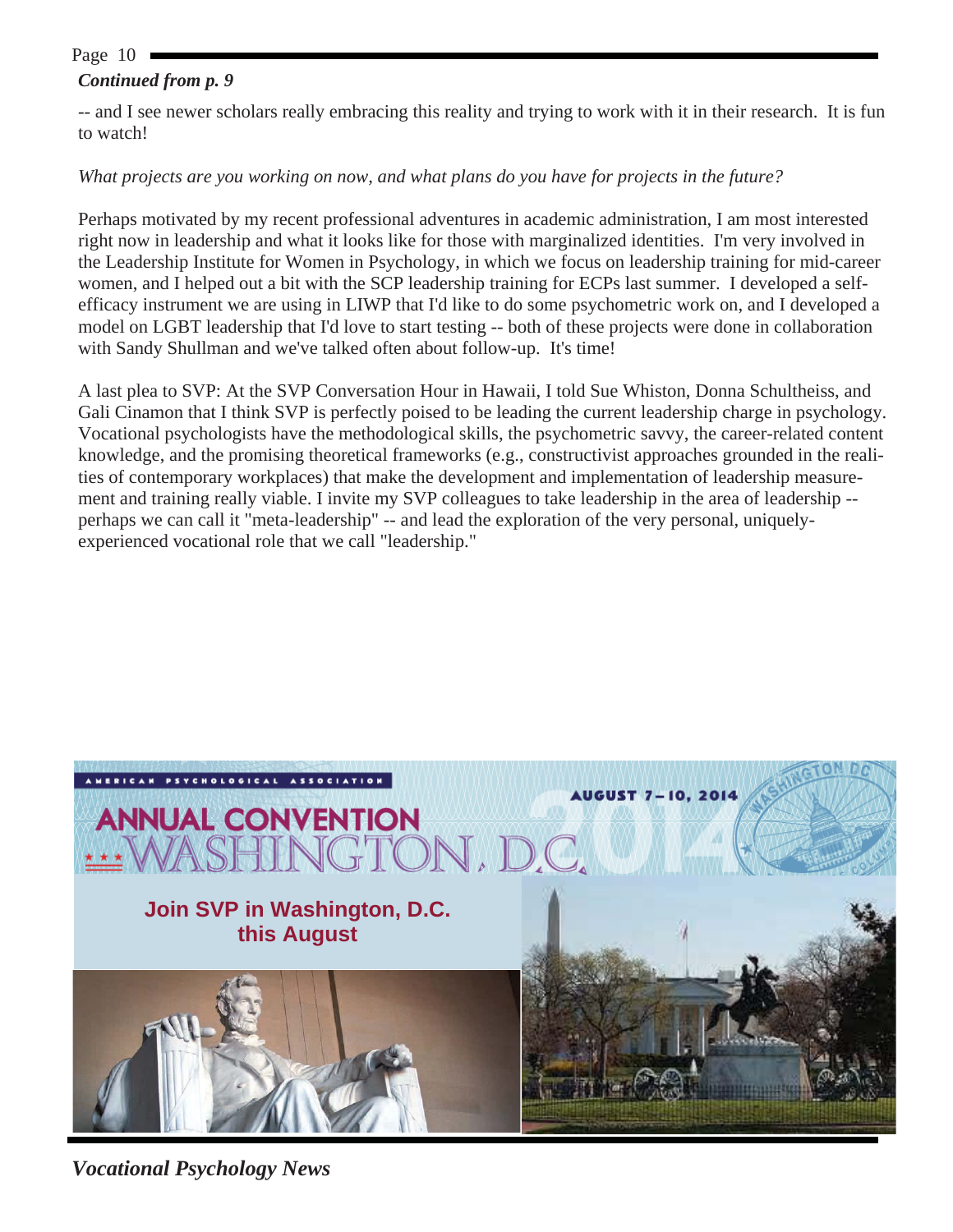

**Newsmakers**  *Section Member News and Notes* 



# **2013 SVP Award Winners**

#### **Congratulations to Dr. Ryan Duffy!**

#### **2013 SVP Early Career Award Winner**

 Dr. Duffy was recognized at the 2013 APA Convention for his contributions to vocational psychology, particularly related to the nature of career calling.



Congratulations to Dr. David Blustein 2013 SVP Distinguished Achievement Award Winner

Dr. Blustein was recognized at the 2013 APA Convention for his extensive contributions to the field of vocational psychology, particularly his work on the psychology of working.



#### **Congratulations to Aaron Miller & Terrance Walker!**

#### **2013 SVP Graduate Student Research Award Winners**

Mr. Miller, from Southern Illinois University, and Mr. Terrance Walker (picture not available) from Arizona State University, were recognized for dissertation research in vocational psychology.

*Vocational Psychology News*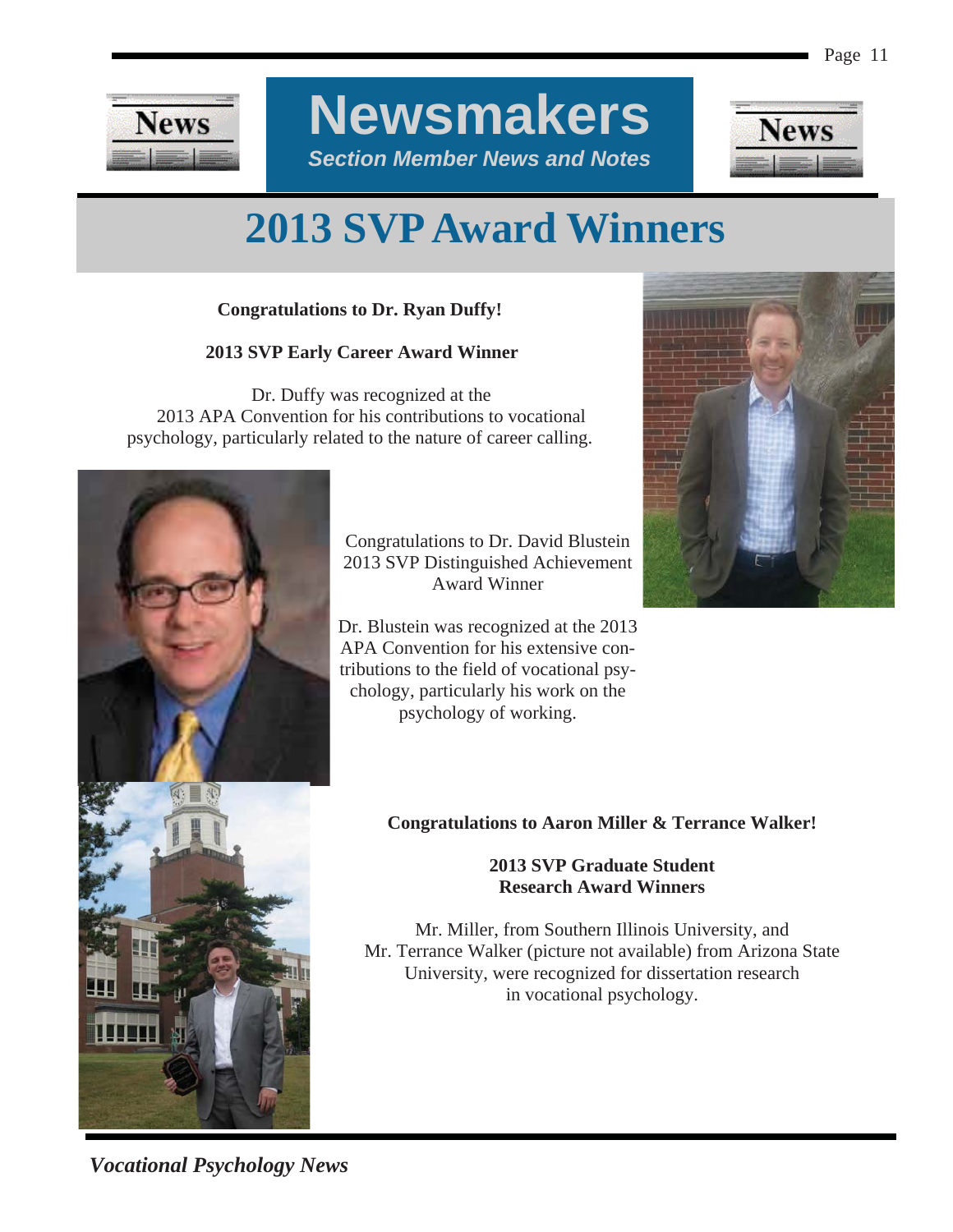

# **Newsmakers**

*Section Member News and Notes* 





# **Call for Papers: AJCD Special Issue on Systems Theory Framework**

To mark the 20th anniversary of the 1995 McMahon and Patton publication of the Systems Theory Framework (STF), the *Australian Journal of Career Development* (AJCD) will focus a special issue to the continued influence of the STF.

Authors are invited to submit conceptual, empirical, or practice-oriented manuscripts, written as case studies, standard articles, or brief research reports.

Authors considering submission of a PAB should consult the guidelines published in an Editorial of the journal (McIlveen, 2011). Journal's submission guidelines available at http://acd.sagepub.com. Deadline for submission is 1 November, 2014.

# **SVP Member David Blustein announces his new edited book**  *The Oxford Handbook of the Psychology of Working*

This handbook is designed to expand and deepen a growing discourse about the psychological nature of working. Building on critiques of traditional assumptions and practices about work and career in psychology, the psychology of working perspective has been advanced as an inclusive, broad-reaching framework that explores the nature of working for the full spectrum of people who work and who want to work. This volume is characterized by disciplinary pluralism with contributions from a wide range of scholars and practitioners interested in the role of work in people's lives.

Chapters explore theoretical foundations, the context of working, counseling and psychotherapy, organizational implications, community-based interventions, and public policy. As a major resource in the psychology of working field, this book is a must-have for counseling and clinical psychologists, I/O psychologists, mental health counselors, social workers, management consultants, and a wide array of researchers and students who are concerned with the nature of work in the 21st century, transformative scholarship, public policy, and inclusive psychological practice.



The Oxford Handbook of the PSYCHOLOGY of WORKING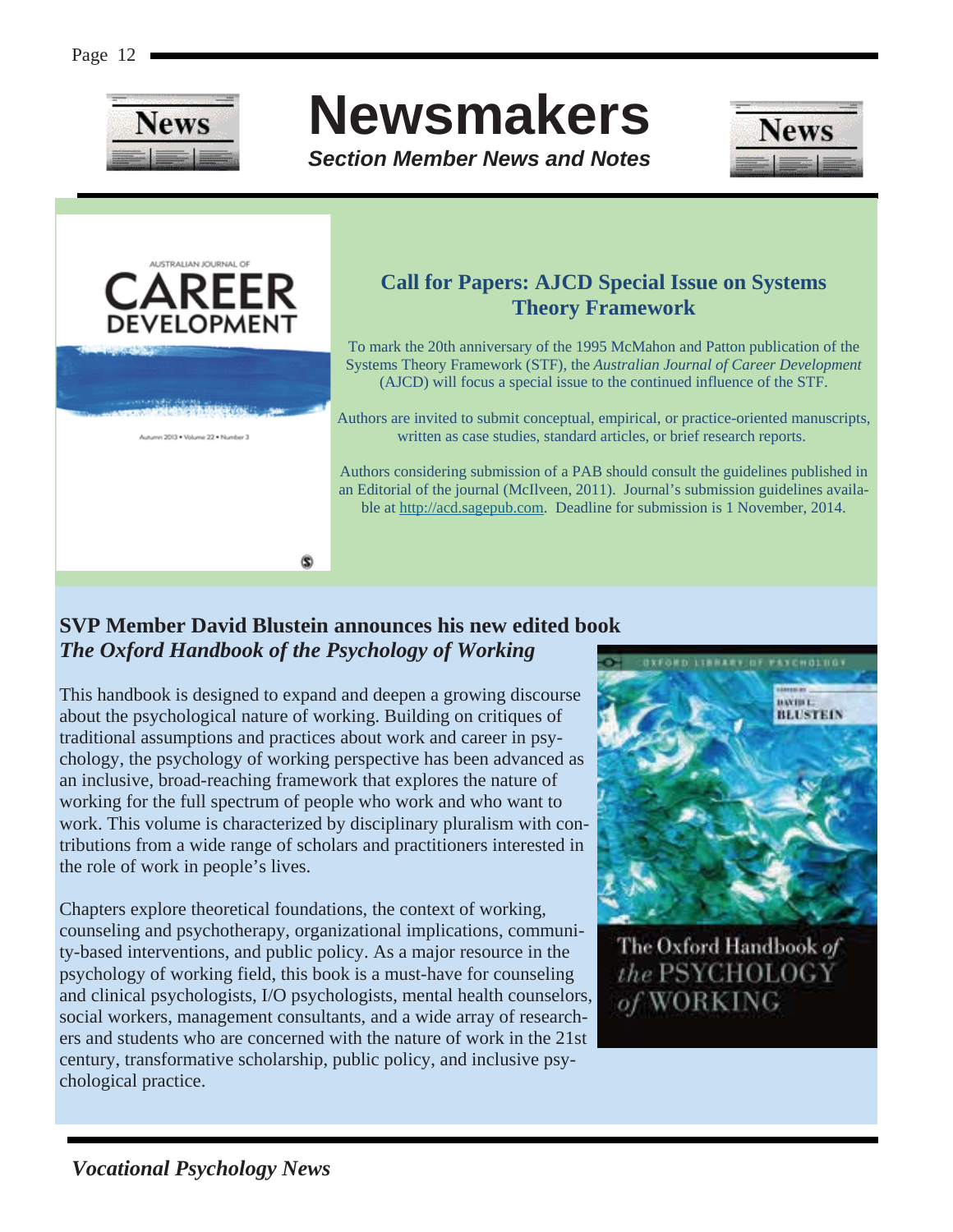

# **Newsmakers**

*Section Member News and Notes* 





# **SVP Member, Itamar Gati in the News**

Recently *The Marker*, Israel's leading economic daily newspaper, published an extensive review of a recent study by **Itamar Gati and Maya Perez** that focused on changes in gender differences in career preferences.

The study compares the career preferences of 37,000 young adults who used the Israeli version of *Making Better Career Decisions*, an Internet career planning system (*MBCD*, http://mbcd.intocareers.org), in 2010 to those of 2000 young adults who used the system in 1990. The study found that the gender differences were reduced but not eliminated.

Following the newspaper article, the research team was interviewed on several Israeli radio stations. The research has just been published in *The Journal of Counseling Psychology*, DOI - 10.1037/a0034598.

### **SVP Member, Angela Byars-Winston, heading back to the White House!**

Dr. Byars-Winston was invited to attend a "STEM Inclusion Summit" at the White House on February 26, 2014. The theme of the event was *Closing the Gap: Opportunities to Expand Minority Achievement and Participation in Science, Technology, Engineering, and Mathematics (STEM).*  Discussions at the event focused on the K-12 achievement gap, as well as post-secondary recruitment, retention, and completion rates of underrepresented minorities in STEM programs.





# **SVP Member, Drew Carson, Dean at Colorado Technical University**

Andrew Carson is now Dean of Analytics and Academic Strategy at Colorado Technical University, where he conducts research on the University's adaptive learning system. He separately develops his career assessments and studies the career development of individuals of different religions. He hopes to return to APA and SVP meetings. (email drew.carson@yahoo.com)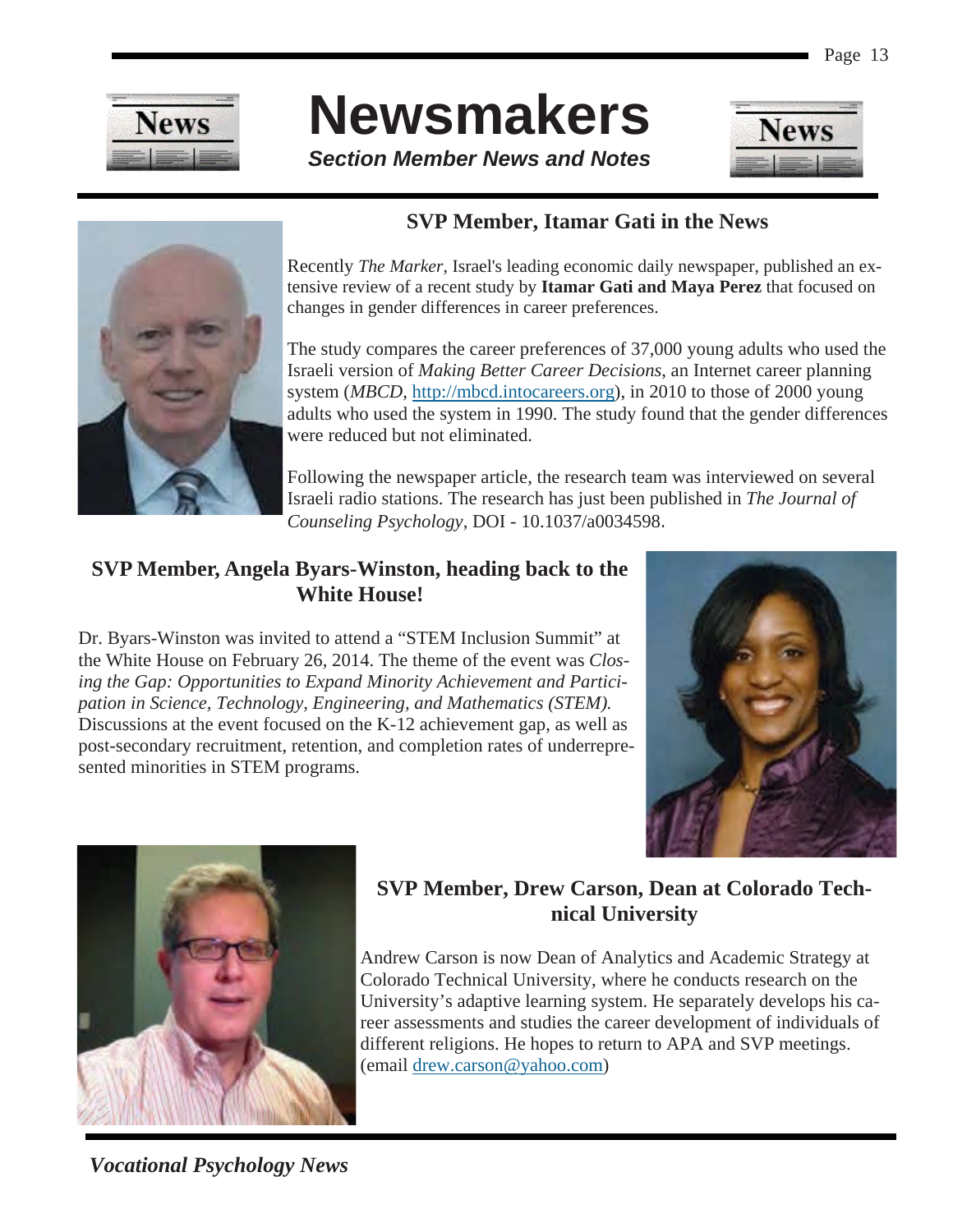# **2014 SVP Award Nominations**

### **Distinguished Achievement Award**

#### **Purpose**

To acknowledge and reward the research or professional achievement of vocational psychologists who have made significant contributions to the field of vocational psychology. The terms research and professional achievement shall be broadly construed. Past winners include: David Blustein, Terence -Ida Hansen, Mark Savickas, Don Zytowski and John Holland. The award includes a check for \$500.00 and a citation from the Chair of the Society **Eligibility**  for Vocational Psychology.

#### **Eligibility**

APA members are eligible for the award. The only ineligible candidates are the members of the SVP Executive Committee and the SVP Awards Committee.

#### **Early Career Professional Award Purpose**

Tracey, Steven Brown, Robert Lent, Nancy Betz, Jo from the Chair of the Society for Vocational Psycholo-To recognize new professionals who have made substantial or cutting edge contributions to the field of career or vocational psychology. Past winners include: Ryan Duffy, Patrick Armstrong, Erik Porfeli, Bryan Dik, Patrick Rottinghaus, and Matthew Diemer. The award includes a check for \$500.00 and a citation gy.

1) 1 to 7 years past date of doctoral degree.

2) Substantial contributions to the fields of career and/ or vocational psychology as evidenced by at least one publication on which she or he is first or only author. 3) Nomination by colleagues, members of the awards committee, or members of SVP as having made a substantial or cutting edge contribution to the field. 4) Demonstration of a commitment to continuing to conduct research in vocational psychology. 5) An active member in SVP.

#### **Nomination Procedure**

Nominations should include a nomination letter that discusses the significance of the nominee's contributions to vocational psychology. This nomination letter may be accompanied by a vita and no more than two letters of support.

#### **Deadline: May 1, 2014**

Please send nominations to: Dr. Ryan Duffy SVP Award Committee Chair — rduf@ufl.edu

### **Graduate Student in Vocational Psychology Awards**

The Society for Vocational Psychology (SVP) is pleased to offer two graduate student research awards in vocational psychology. This \$250 award honors student contributions to vocational psychology. This award will be for work on an accepted conference proposal, master's thesis, doctoral dissertation, journal article, or other advisor-approved research in the area of vocational psychology. The research need not be complete, but the data must be collected and analyzed at the time of application submission. The student does not have to be first author, but if the student is not first author then the faculty letter should specify the student's substantive contributions to the final product.

DEADLINE: Nomination letters for the 2012 SVP Graduate Student Award in Vocational Psychology are due May 1, 2014. Please send electronic copies (pdf preferred) of the nomination letter and the research paper (in published, manuscript, or proposal form) to: Ellen Hawley McWhirter, Ph.D., SVP Past Chair ellenmcw@uoregon.edu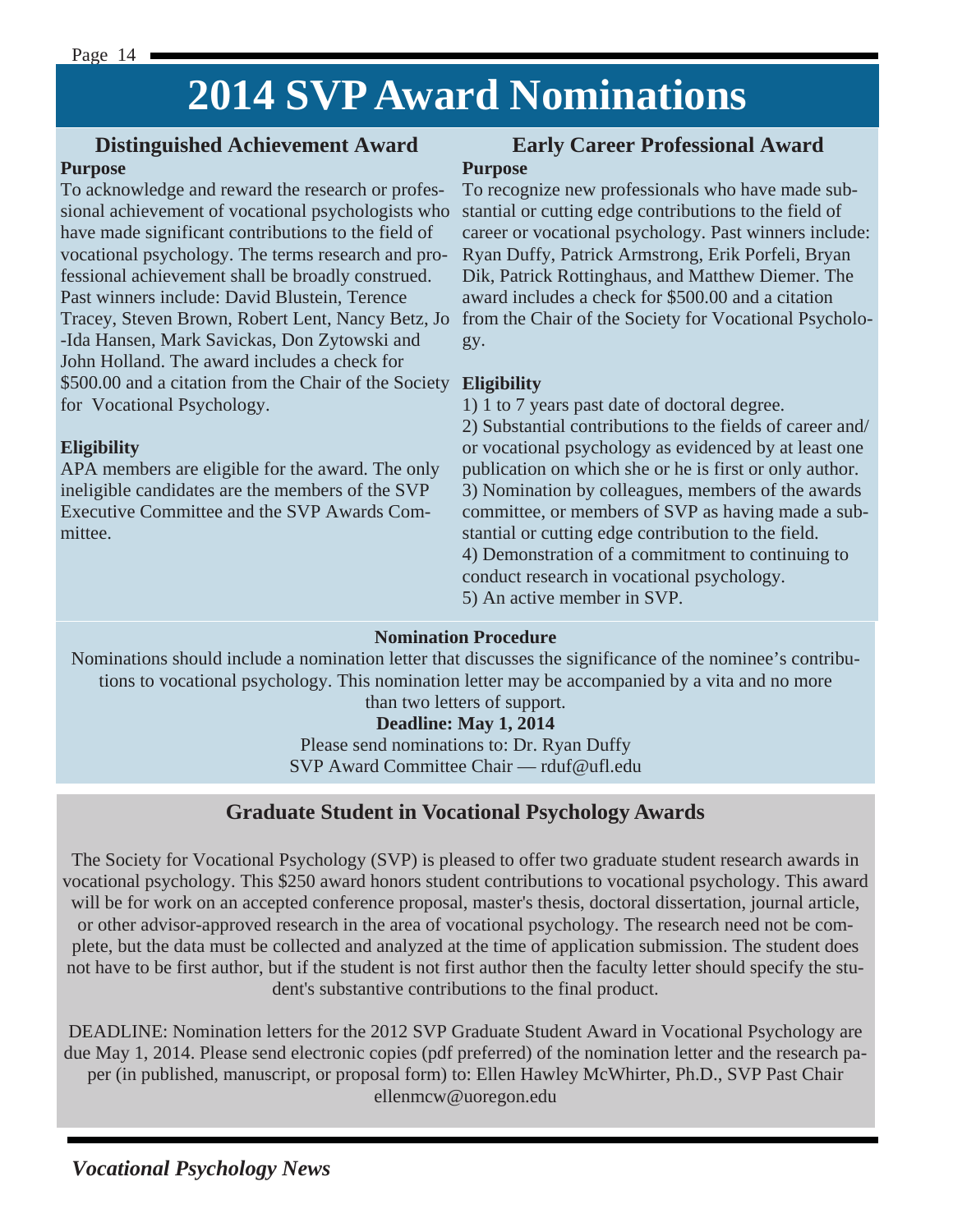# **2014 SVP Officer Elections**

# **Call for SVP Chair-Elect & Treasurer Nominations**

The terms for Saba Rasheed Ali as Chair-Elect and Marie Hammond as Treasurer will expire in August. Dr. Rasheed Ali will become the new Chair of the Society in August, 2014. Thus, in accordance with our bylaws, it is time to nominate yourself or a colleague for these important section offices. Section Officers must be Members of the section. The other primary qualification is the desire to act as a steward for, and to contribute to, the ongoing development of the section. Willingness to stand for election as Chair Elect or Treasurer involves making a two-year commitment to the section. Please forward all nominations for these offices by **April 15, 2014**

to:

Ellen Hawley McWhirter, Ph.D. Email: ellenmcw@uoregon.edu

#### **Call for SVP Student Representative Nominations**

We seek nominations for a new student representative to the SVP Executive Board. There are two student representatives and the term for Brian Stevenson expires in August of 2014. The student representative is an active member of the board who is able to make a two year commitment to attend the annual APA convention and to participate in the SVP executive board

meetings both at APA and on conference calls (approximately 4-6 calls of one hour each) throughout the year. The student should also demonstrate an interest in becoming actively involved in section activities and in encouraging the involvement of other student members. Faculty are encouraged to nominate interested students. If you are a student interested in

serving SVP in this capacity for a two-year term, please ask a faculty member to nominate you. Nominators should address leadership abilities, commitment to vocational research and/or practice, and interest in the position. Please include the nominee's current CV along with the letter. The student representative is selected by the SVP Executive Board and will commence responsibilities in August 2014. Please forward all nominations by **April 15, 2014** to:

> Ellen Hawley McWhirter, Ph.D. Email: ellenmcw@uoregon.edu

### **Summer 2014 Edition of Vocational Psychology News**

Send your news, notes, and newsletter articles as a word document attachment to: Kimberly Howard at: **khoward@bu.edu** 

> **Deadline for summer issue: 6/25/14**

*Vocational Psychology News*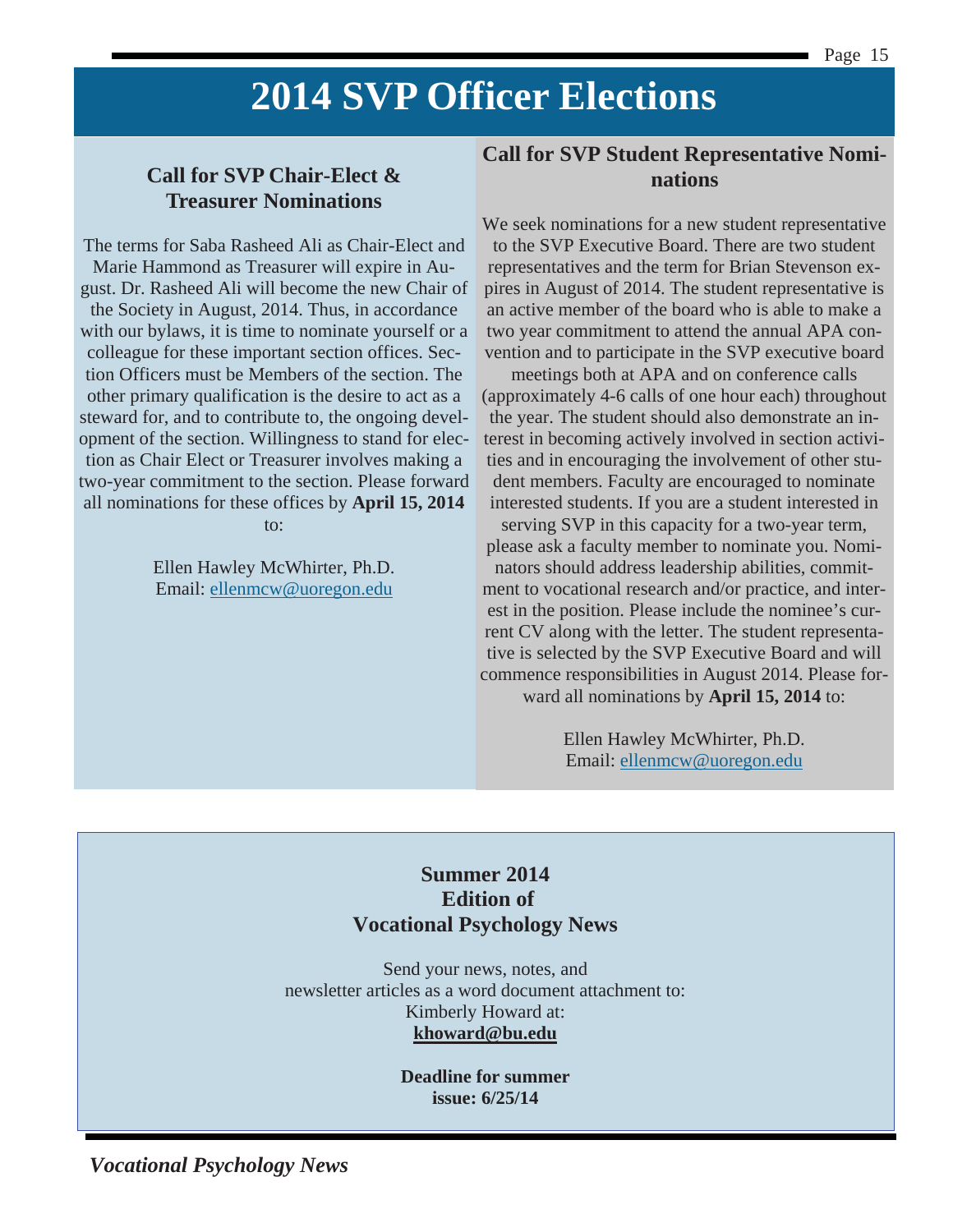# **Journal Spotlight**

### *Journal of Career Assessment*



**Volume 22, Issue 3, 2014**

*Strengths-Based Career Counseling: Overview and Initial Evaluation* by Hadassah Littman-Ovadia, Vered Lazar-Butbul, and Benny A. Benjamin

*Increased Career Self-Efficacy Predicts College Students' Motivation, and Course and Major Satisfaction* by Meera Komarraju, Jane Swanson, and Dustin Nadler

*Wanting One Career but Studying for Another: A Cross-cultural Study of Incongruence between Academic Major and Desired Career among American and South Korean College Students* by Joo Yeon Shin, Michael F. Steger, and Ki-Hak Lee

*Calling, Goals, and Life Satisfaction: A Moderated Mediation Model* by Blake A. Allan and Ryan D. Duffy

*Exploring the Role of Work Voli-*

*tion within Social Cognitive Career Theory* by Ryan D. Duffy, Elizabeth M. Bott, Blake A. Allan, and Kelsey L. Autin

*Graduating with a Science Major: The Roles of First-Year Science Interests and Educational Aspirations* by Lisa M. Larson, Kathryn M. Pesch, Verena S. Bonitz, Tsui-Feng Wu, and James D. Werbel

*Precision in Career Motivation Assessment: Testing the Subjective Science Attitude Change Measures* by Eric D. Deemer, Jessi L. Smith, Dustin B. Thoman, and Justin P. Chase

*Development and Validation of the Transition to Retirement Questionnaire* by Christian Maggiori, Roberto Nihil, Ariane Froidevaux-Rosselet, and Jérôme Rossier

*A Psychometric Evaluation of Schein's (1985) Career Orientations Inventory* by Frederick T. L. Leong, Stanley D. Rosenberg, and SinHui Chong

#### **Volume 22, Issue 4, 2014**

*Examining Social Class and Work Meaning within the Psychology of Working Framework* by Blake A. Allan, Kelsey Autin, and Ryan D. Duffy

*Does the Source of a Calling Matter? External Summons, Destiny, and Perfect Fit* by Ryan D. Duffy, Blake A. Allan, Elizabeth M. Bott, and Bryan J. Dik

*The Career Engagement Scale: Development and Validation of a Measure of Proactive Career Behaviors* by Andreas Hirschi, Philipp Alexander Freund, and Anne Herrmann

*Personal and Contextual Variables Related to Work Hope among Underrepresented Undergraduate Students* by Mindi Thompson, Pa Her, and Rachel Nitzarim

*Getting Ahead through Flattery: Examining the Moderating Roles of Organization-based Selfesteem and Political Skill in the Ingratiation-Promotability Relationship* by Hataya Sibunruang, Alessandra Capezio, and Simon Lloyd D. Restubog

*Parental Support and Underrepresented Students' Math/ Science Interests: The Mediating Role of Learning Experiences* by Patton O. Garriott, Lisa Y. Flores, Brinda Prabhakar, Elizabeth C. Mazzotta, Alana C. Liskov, and Jaclyn E. Shapiro

*Development and Evaluation of STEM Interest and Self-Efficacy Tests* by Diana I. Milner, John J. Horan, and Terence J. G. Tracey

*Relation of Environmental and Self Career Exploration with Career Decision-making Difficulties in Chinese Students* by Hui Xu, Zhi-Jin Hou, and Terence J. G. **Tracey** 

*Career Indecisiveness of Turkish High School Students: Associations with Personality Characteristics* by Kemal Öztemel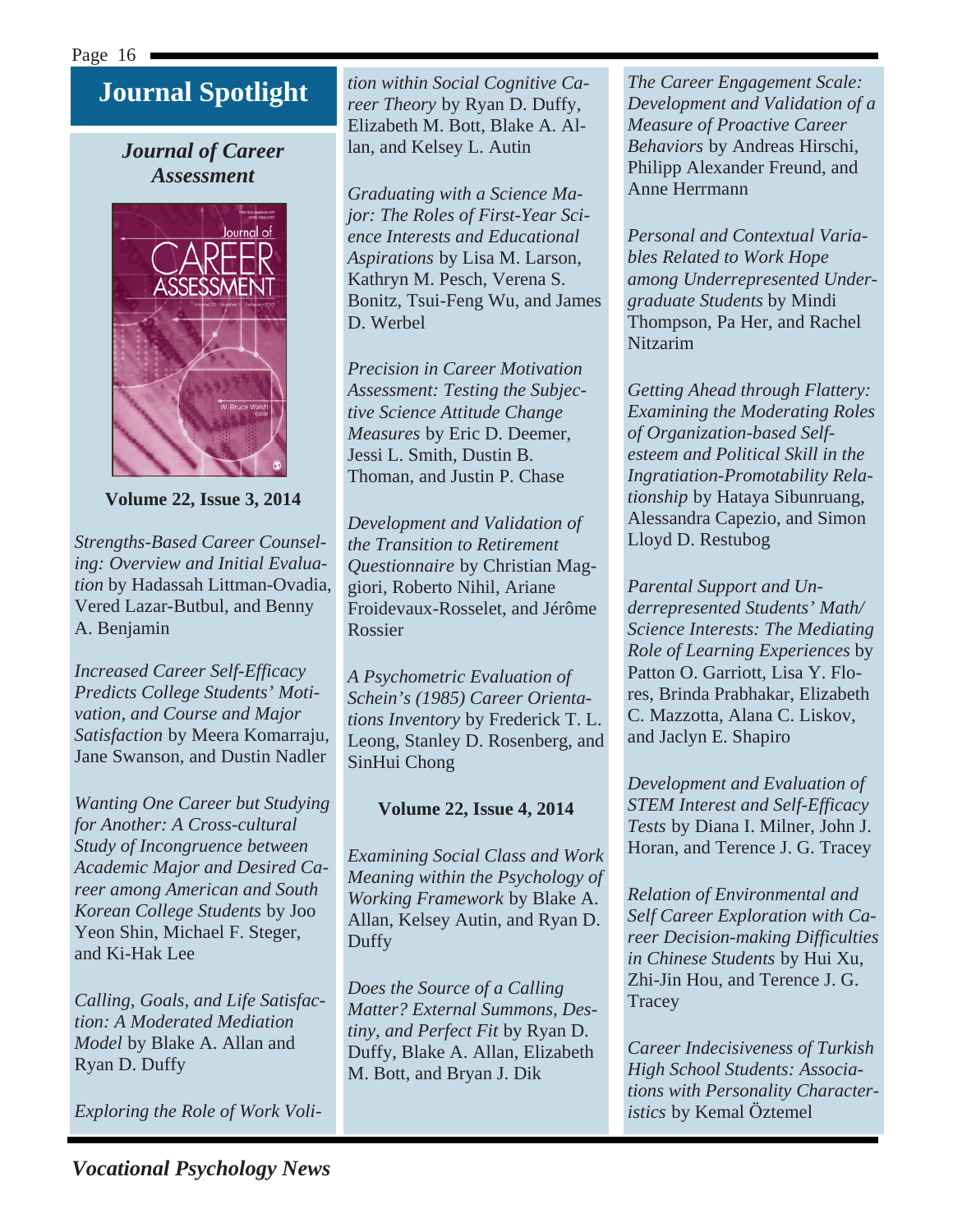*The Impact of Work-Family Conflict on Late-Career Workers' Intentions to Continue Paid Employment: A Social Cognitive Career Theory Approach* by Patrick Raymund, James M. Garcia, Michael Milkovits, and Prashant Bordia

*Profiling the Multiple Role Planning Attitudes of College Women* by Frederick G. Lopez, Ryon C. McDermott, and Alia L. Fons-Scheyd

*Does Trait Emotional Intelligence Predict Early Career Success Better than General Mental Ability and Personality?* by José Manuel de Haro Garcia and Juan Luis Castejón

> *Journal of Career Development*



#### **Volume 41, Number 1, February 2014**

*¡Apóyenos! Latina/o Student Recommendations for High School Supports* by Ellen Hawley McWhirter, Paula J. Lugin-

#### buhl, Kimbree Brown

*Disengaging From Unattainable Career Goals and Reengaging in More Achievable Ones* by Peter A. Creed, Michelle Hood

*Barriers to Career Success for Minority Researchers in the Behavioral Sciences* by Rebecca R. Kameny, Melissa E. DeRosier, Lorraine C. Taylor, Janey Sturtz McMillen, Meagan M. Knowles, Kimberly Pifer

*Life Course Research Design: Exploring Career Change Experiences of Former School Teachers and Police Officers* by Loene M. Howes, Jane Goodman-Delahunty

#### **Volume 41, Number 2, April 2014**

*Can Parents Influence Children's Mathematics Achievement and Persistence in STEM Careers?* by Marsha Ing

*Goal Instability in Relation to Career Thoughts, Decision State, and Performance in a Career Course*  by Sara C. Bertoch, Janet G. Lenz, Robert C. Reardon, Gary W. Peterson

*Key Relationships for International Student University-to-Work Transitions* by Natalee Elizabeth Popadiuk, Nancy Marie Arthur

*Feeling the Threat: Stereotype Threat as a Contextual Barrier to Women's Science Career Choice Intentions* by Eric D. Deemer, Dustin B. Thoman, Justin P. Chase, Jessi L. Smith

#### *Journal of Vocational Behavior*



#### **Volume 84, Issue 1**

*Work-Based Learning: Development and Validation of a Scale Measuring the Learning Potential of the Workplace (LPW)* by Irina Nikolova, Joris Van Ruysseveldt, Hans De Witte, Jef Syroit

*Innovative Moments and Change in Career Construction Counseling* by Paulo Cardoso, Joana R. Silva, Miguel M. Gonçalves, Maria Eduarda Duarte

*Career Adaptability Predicts Subjective Career Success Above and Beyond Personality Traits and Core Self-Evaluations* by Hannes Zacher

*Daily Self-Management and Employee Work Engagement* by Kimberley Breevaart, Arnold B. Bakker, Evangelia Demerouti

*Career Adaptation: The Relation of Adaptability to Goal Orientation, Proactive Personality, and Career Optimism* by Laramie R. Tolentino, Patrick Raymund James M. Garcia, Vinh Nhat Lu, Simon Lloyd D. Restubog, Prashant Bordia, Carolin Plewa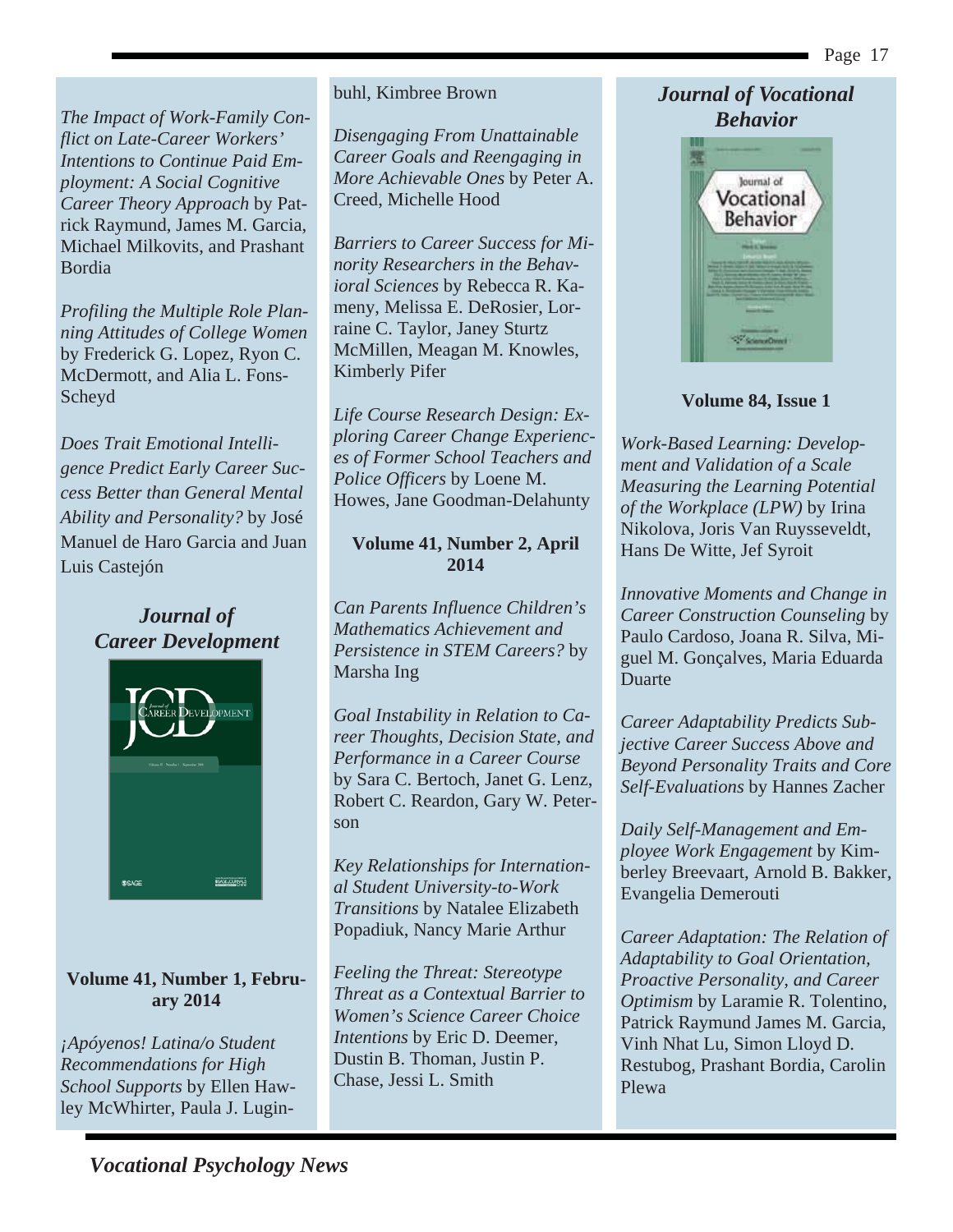*A Quarter of a Century of Job Transitions in Germany* by Ralph Kattenbach, Thomas M. Schneidhofer, Janine Lücke, Markus Latzke, Bernadette Loacker, Florian Schramm, Wolfgang Mayrhofer

*A Longitudinal and Multi-Method Examination of Interest– Occupation Congruence Within and Across Time* by Bart Wille, Terence J.G. Tracey, Marjolein Feys, Filip De Fruyt

*Job Emotions and Job Cognitions as Determinants of Job Satisfaction: The Moderating Role of Individual Differences in Need for Affect* by Christian Schlett, Rene Ziegler

*Emotional Intelligence as a Predictor of Employees' Career Adaptability* by Melinde Coetzee, Nisha **Harry** 

#### *Career Development Quarterly*



**Volume 62, Number 1, March 2014** 

*Career Engagement: Investigating* 

*Intraindividual Predictors of Weekly Fluctuations in Proactive Career Behaviors* by Andreas Hirschi and Philipp Alexander Freund

*Contextual Influences on Work and Family Roles: Gender, Culture, and Socioeconomic Factors* by Kristin M. Perrone-McGovern, Stephen L. Wright, Desiree S. Howell and Emily Barnum

*The Effects of Socioeconomic Status and Proactive Personality on Career Decision Self-Efficacy* Hui-Hsien Hsieh and Jie-Tsuen Huang

*School Counselors Supporting African Immigrant Students' Career Development: A Case Study* by Jennifer Scaturo Watkinson and Afra Ahmed Hersi

*A Moderated Mediation Model of Planned Happenstance Skills, Career Engagement, Career Decision Self-Efficacy, and Career Decision Status* by Boram Kim, Sun Hee Jang, Sun Hwa Jung, Bo Hyun Lee, Ana Puig, and Sang Min Lee

*Differentiation Levels of College Students: Effects on Vocational Identity and Career Decision-Making* by Patrick Johnson, Tamara D. Schamuhn, Danielle B. Nelson, and Walter C. Buboltz, Jr.

*Academic Underachievement and Recovery: Student Perspectives on Effective Career Interventions* by Mae Hyang Hwang, Donghyuck Lee, Hyo Jin Lim, Hye Yon Seon, Brian Hutchison and Mark Pope

#### **Volume 62, Number 2, June 2014**

*Counseling for Career Decision-Making Difficulties: Measures and Methods* by Itamar Gati and Nimrod Levin

*Validity of Person Matching in Vocational Interest Inventories* by Stephanie T. Burns

*College Major Choice in STEM: Revisiting Confidence and Demographic Factors* by Martin W. Moakler, Jr. and Mikyong Minsun Kim

*Academic Procrastination in STEM: Interactive Effects of Stereotype Threat and Achievement Goals* by Eric D. Deemer, Jessi L. Smith, Ashley N. Carroll, and Jenna P. Carpenter

*Missionary Kid Career Development: A CQR Investigation through a Social Cognitive Lens* by Lynette H. Bikos, Deanna Haney, Richard W. Edwards, Mark A. North, Meg Quint, Jillian McLellan, and Diana L. Ecker